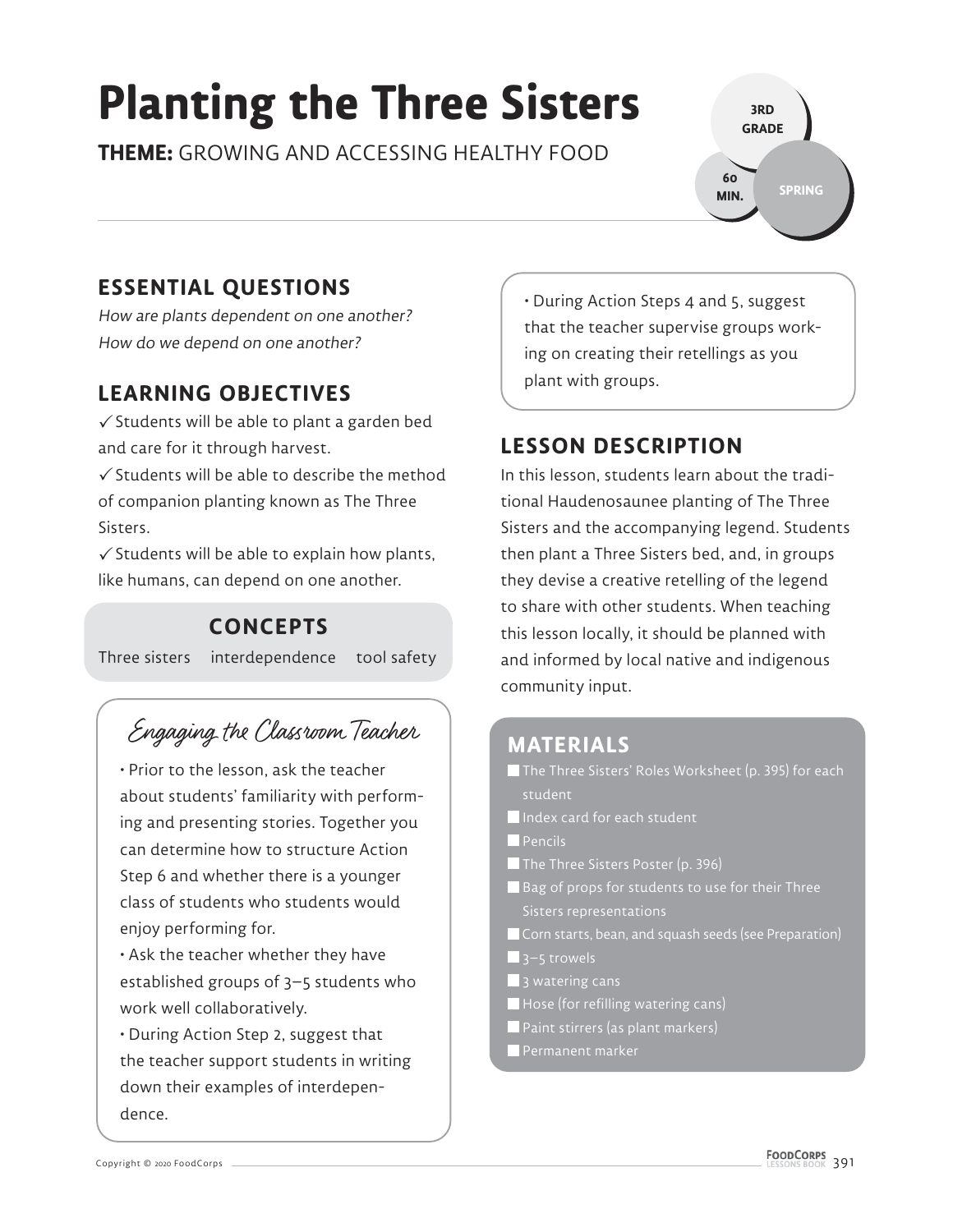#### **PREPARATION**

- **>** Become acquainted with Haudenosaunee legend The Three Sisters. Consult with local Native and Indigenous communities for input on historical accuracy and cultural relevance.
- **>** Research who are the native people(s) of in your region and, if relevant, learn what variation of companion planting is traditionally grown.
- **>** Consult a local planting guide to make your selection. These crops should be planted after the threat of frost has passed. If garden programming is not in session in summer, you can plant winter squash, dry beans, and popping corn to be harvested in the fall (as opposed to summer squash, pole beans, and fresh corn varieties such as Mountain Pima, Hopi Sweet, Cherokee White).
- **>** Because corn needs a head start from the beans and squash, plant the corn yourself two to three weeks ahead of your meeting with students, or have corn starts to plant along with the squash and bean seeds.
- **>** Scout a location for your Three Sisters bed. You'll want it in a place that receives direct sunlight most of the day. There are many design options for your bed, but a 3-foot round mound is a common practice, containing four corn plants, two bean plants, and one squash plant on the outside. If you have a large class, you might have each group plant one Three Sisters mound. But if you are teaching this lesson to more than one class, and your garden space is limited, each group within a class can plant one sister each.

#### **ACTION STEPS**

**1. Storytelling:** Gather students in a circle, and tell them the story of The Three Sisters. You might display the Three Sisters Poster as you tell the story. Explain, The Native Americans confederacy of tribes, the Haudenosaunee tell a story of three sisters who love and support one another. There is the oldest sister, Corn, who grows very tall and lends support to her younger sister, Bean, who wraps herself around her older sister. Without Corn, Bean wouldn't have a place to climb and reach closer to the Sun. Bean helps her sisters by feeding food to the soil through her roots. Then there's the youngest sister, Squash, who's happy to stay close to the ground where she can fan her wide leaves out and bathe in sunlight from down there. She helps her sisters by shading the ground, keeping the earth moist with water, and preventing other weed plants from growing. As you name each crop, offer a hand gesture or ask students for suggestions to associate with them. For example, for beans you might twirl your finger up toward the sky. Ask, Why do you think the three crops of food that are grown are called sisters? **(5 min.)**

**2. Discussing Interdependence:** Hand out an index card to each student. Explain, When you have a relationship with someone or something where you each depend on one another, that's called interdependence. Have students repeat the word, and ask, We have interdependence in our classroom; where else do we have interdependence? Say, Think of someone you rely on. Describe in a sentence on your card how you depend on them. For example, maybe it's depending on a classmate to hold the door for you or a caregiver to take care of you when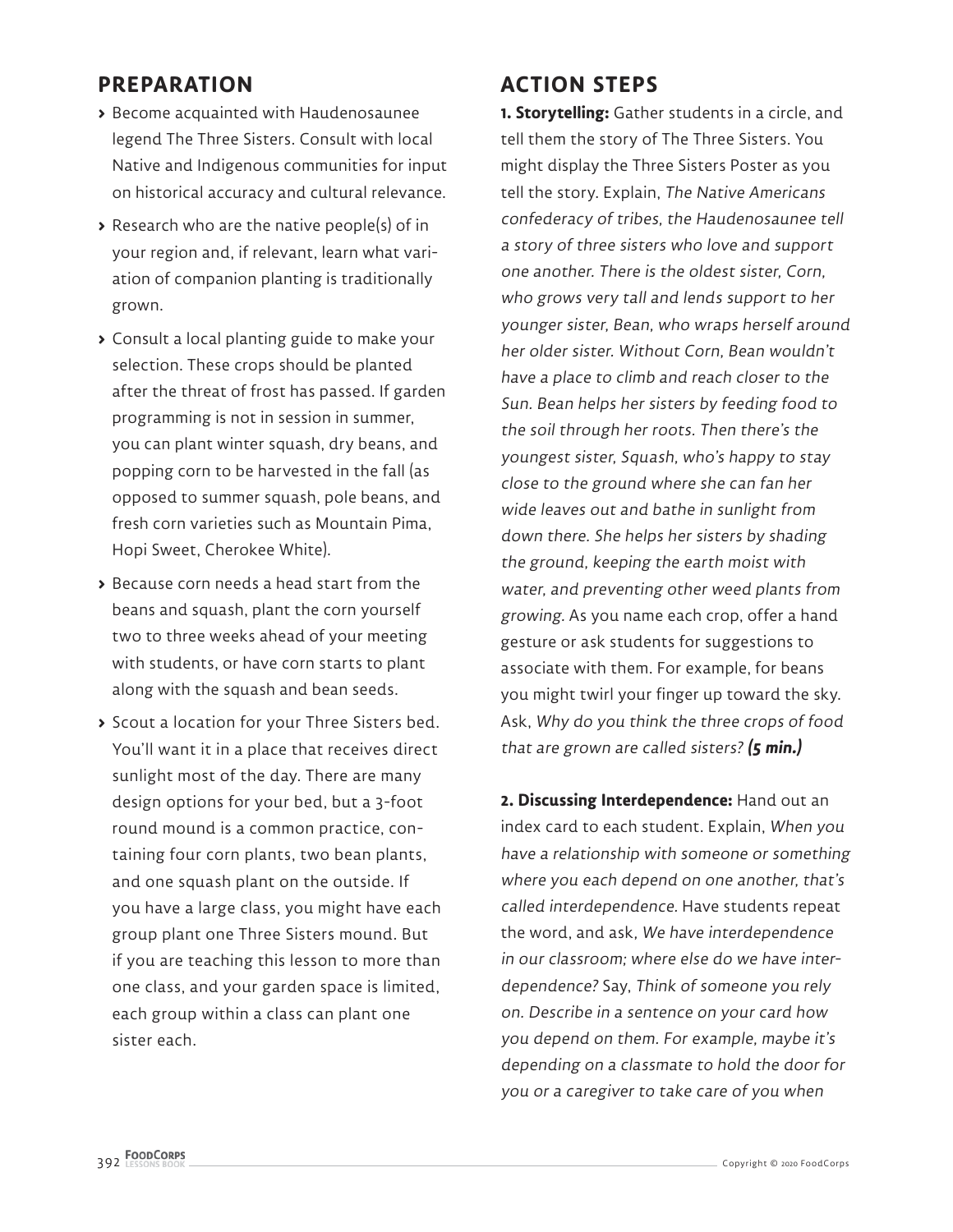you're sick. Give students a moment to write their sentence, then say, Now turn your card over and write something you do to help that person. Have students share examples of the interdependence among their friends and family. **(10 min.)**

**3. Explain:** Pass out Three Sisters' Roles Worksheet, and show students the Three Sisters Poster. Go over the role of each sister crop, and have students match the roles to the crop on their worksheet. **(5 min.)**

**4. Three Sisters Role Play:** Explain to students that they'll get into groups to come up with a creative way of telling The Three Sisters story while groups take turns planting. Say, You can create a skit, and act out the roles of The Three Sisters; you can write a poem; or you can sing a song. Explain that they should have one person be the recorder for their group, and they'll be sharing their version with the class after everyone has planted. **(25 min.)**

**5. Planting:** Call up one to two small groups at a time to help with planting. Demonstrate tool safety and proper planting techniques for the group before you pass out seeds or starts. Emphasize respect for the plant. Demonstrate for students how they might speak to the plants to encourage their growth and express gratitude for the abundance they'll provide. Have each group water their plants and identify them with plant markers **(8 min. per group)**

**6. Performing:** Gather students in a place where each group can present their story of The Three Sisters. Remind students to be a respectful audience to their peers. **(15 min.)**

#### **REFLECTION**

Have students discuss the following questions in small groups, then share with the class: **(5 min.)**

#### **Social and emotional learning**

- **•** Working in your groups today, when did you show interdependence or relying on one another?
- **•** Ask yourself: Was I safe and respectful planting in the garden today?

#### **Check for understanding**

- **•** What did you think was the most important point to get across in your retelling of The Three Sisters story?
- **•** How do The Three Sisters crops depend on one another to grow and stay healthy?
- **•** How do you depend on others to grow and stay healthy?
- **•** As we watch the three sisters crops grow, What examples of interdependence do you expect to see?

#### **ADAPTATIONS**

**Cooking Extension:** Create a Three Sisters meal such as a salsa, stew, or tacos with corn tortillas, zucchini, and beans.

**Nutrition Extension:** Adapt the first grade lesson Go, Grow, Glow to show how each of The Three Sisters is a go, grow, or glow food. Point out to students that eating the Three Sisters together provides all the nutrients we need, which further demonstrates the idea of interdependence.

**Flour Extension:** Have students shuck ears of corn, and use a grinder to turn the corn into flour.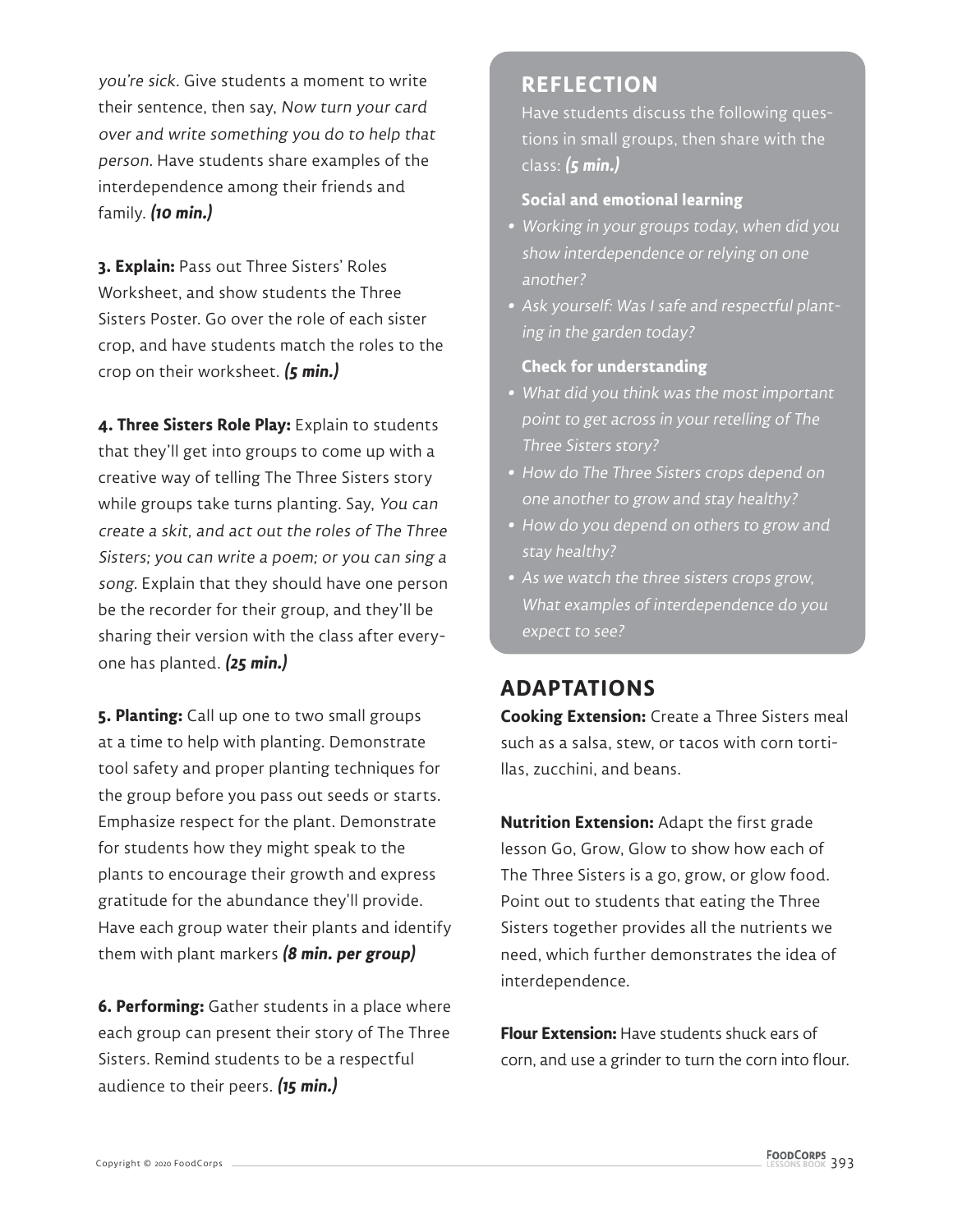**Graphic Novel Adaptation:** Instead of a skit, or in addition, have your students fold a piece of paper into eight equal sections and then create a cartoon or graphic novel depicting The Three Sisters and how they help one another.

**Sharing with Younger Students:** Have students share their retelling of the legend of The Three Sisters to younger grades who can help with tending the beds.

#### **ACADEMIC CONNECTIONS**

English Language Arts Common Core State **Standards** 

#### **CCSS.ELA-LITERACY.W.3.3**

Write narratives to develop real or imagined experiences or events using effective technique, descriptive details, and clear event sequences.

#### **CCSS.ELA-LITERACY.RL.3.2**

Recount stories, including fables, folktales, and myths from diverse cultures; determine the central message, lesson, or moral and explain how it is conveyed through key details in the text.

Next Generation Science Standards, Disciplinary Core Idea

#### **NGSS.LS2.A**

Interdependent Relationships in Ecosystems The food of almost any kind of animal can be traced back to plants. Organisms are related in food webs in which some animals eat plants for food and other animals eat the animals that eat plants. Some organisms, such as fungi and bacteria, break down dead organisms (both plants or plants parts and

animals) and therefore operate as "decomposers." Decomposition eventually restores (recycles) some materials back to the soil. Organisms can survive only in environments in which their particular needs are met. A healthy ecosystem is one in which multiple species of different types are each able to meet their needs in a relatively stable web of life. Newly introduced species can damage the balance of an ecosystem.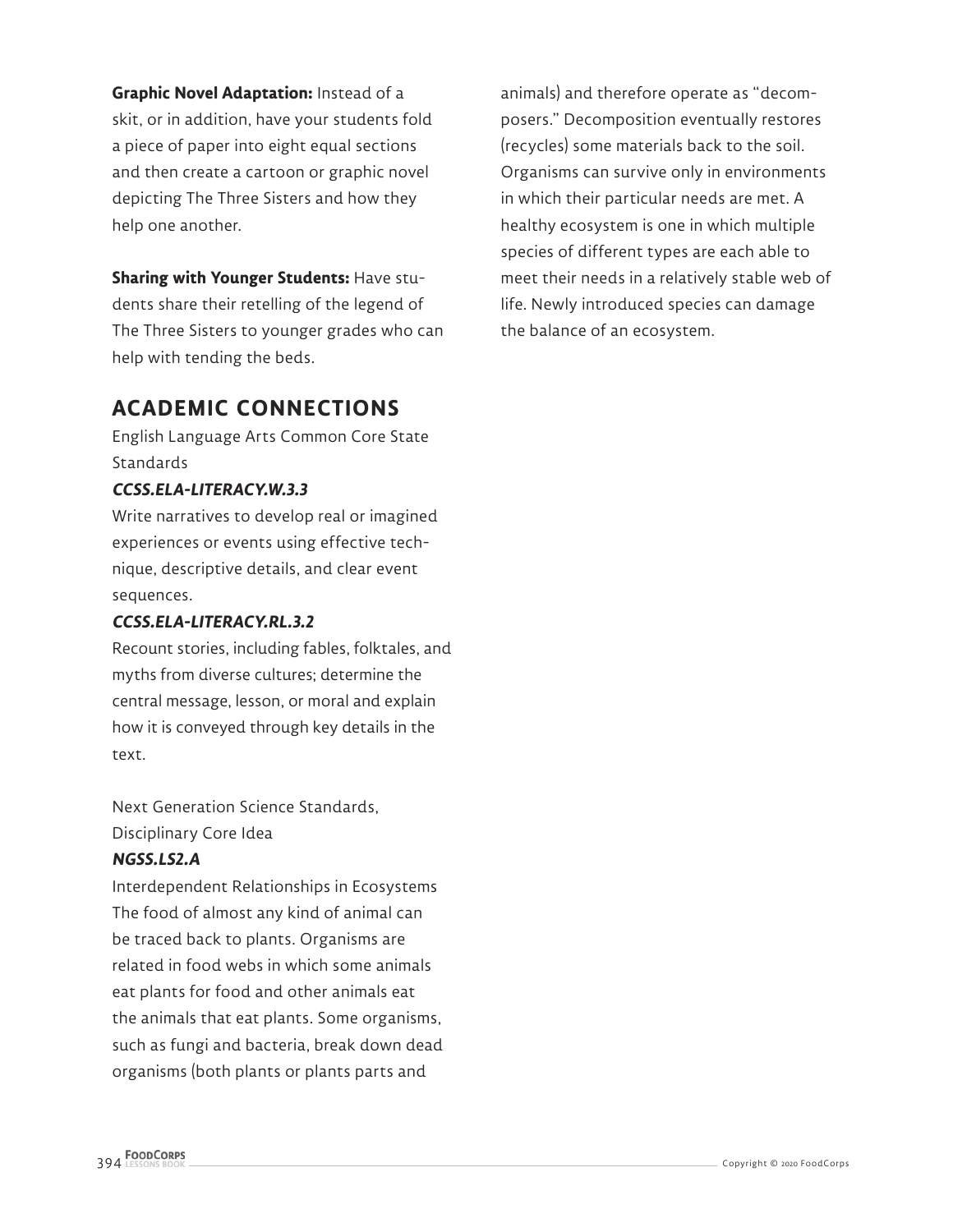# **The Three Sisters' Roles Worksheet**

**Directions:** Match each plant with what it provides to its plant sisters.